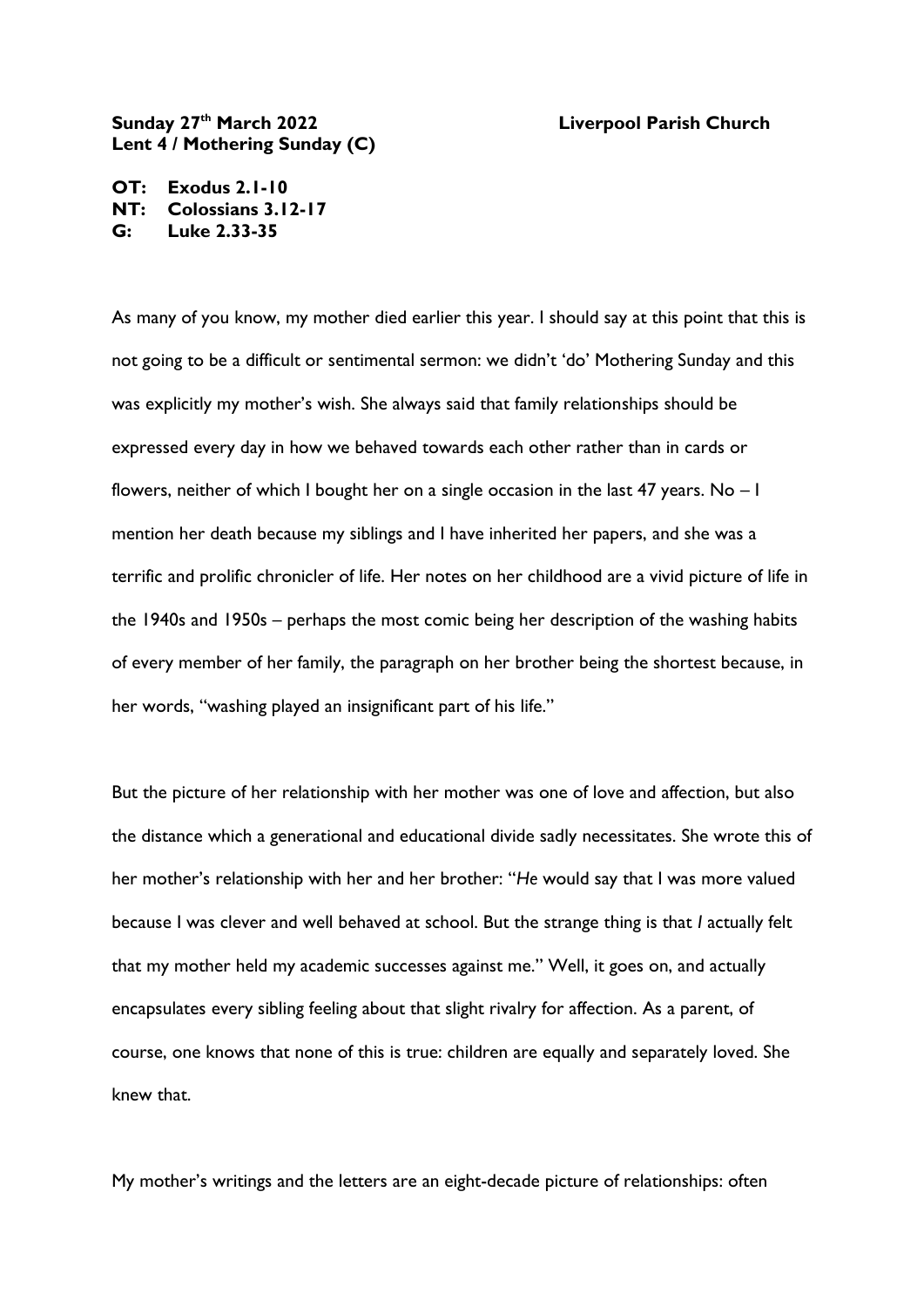funny, sometimes sad. This is the pattern of all our lives and perhaps the gritty reality of Mothering Sunday. Our Gospel reading today is very short, but on a day which the world has turned into a secular feast of chocolate and sentimentality, the reading we heard is rather stark and brutal. Mary and Joseph have brought the infant Jesus to the Temple after his birth and Simeon gives the prophecy that Jesus was destined for the falling and the rising of many in Israel, but he adds the sting in the tail as he says to Mary that "a sword will pierce your own soul too." Well, this is it really. Let us not over-sentimentalize this relationship which can be so very close, but is also inevitably the cause of distress. Any kind of love is laying yourself open to hurt, and a mother-child relationship is no different. The love which Mary had for Jesus meant only pain when she saw him on the cross, and this was at the heart of Simeon's prediction in today's reading.

This is the pattern of all our lives and it is a mirror to God. Now, there is something a bit nebulous in saying that we see God or understand him in our human relationships, and so I use advisedly the word 'mirror' in the way that relationships reveal God. Mirrors rarely reflect a perfect reality, and human relationships are not, as some have maintained, an imperfect manifestation of an ideal, but rather they are a reflection of our aspiration towards God. However, we also know that human relationships are not right, and there is a brokenness in our lives.

There is a long tradition of articulating 'relationship' as being symptomatic of the human condition. You will all know those famous lines from John Donne:

*No man is an island entire of itself; every man* 

*is a piece of the continent, a part of the main;*

A simple meaning, that we cannot live in isolation. We don't really need to explore this any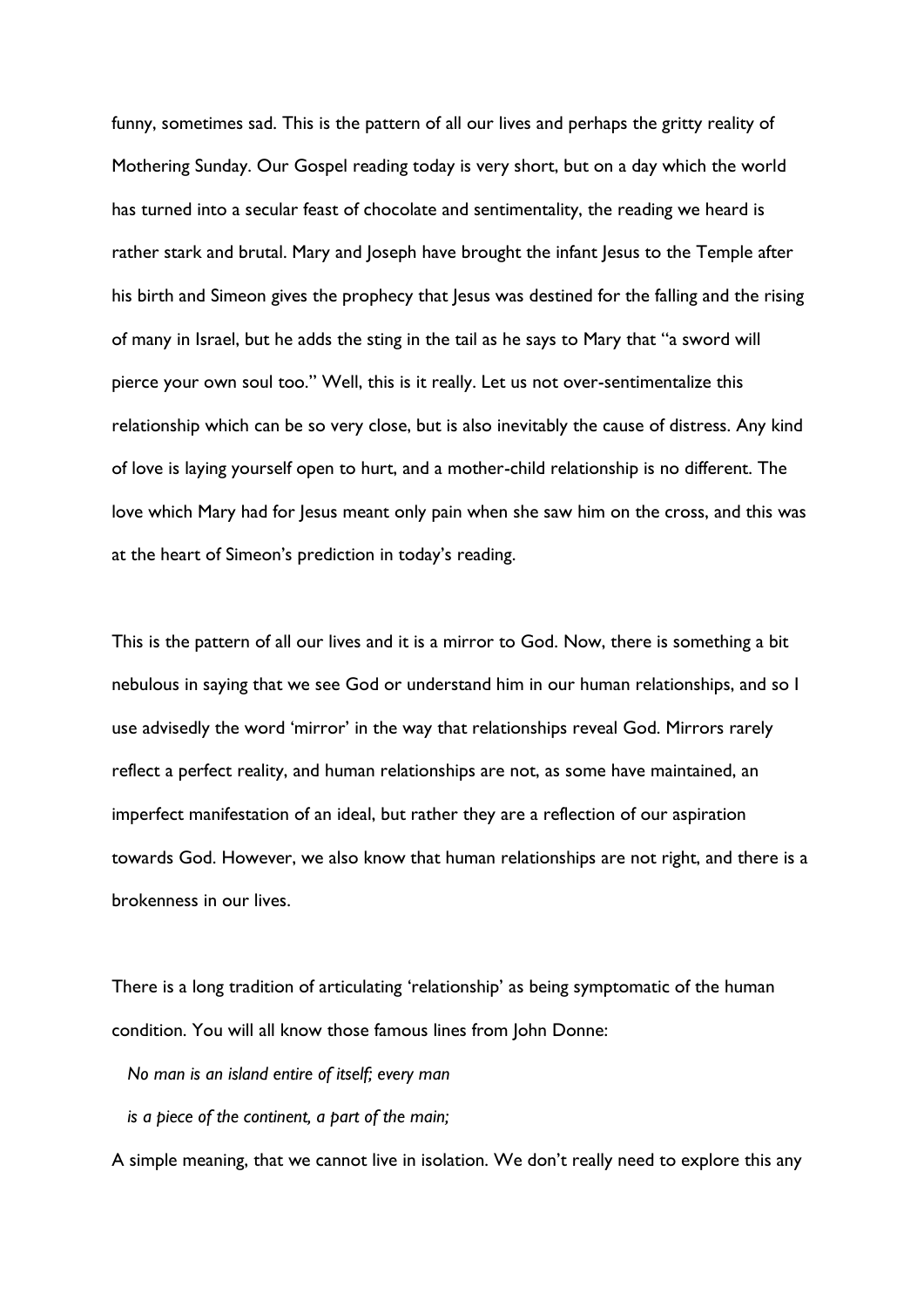more, because it is self-evident not just from our experience of family (which can be both good and bad), but also from the spiritual experience of reaching out into a world where we know we are not the centre. Our experience of God tells us that we are created into a knowledge of relationship with him. There is no such thing as 'becoming a Christian': it is an heretical phrase if we believe that we are created by a loving God, because, like the love which a parent has for a child, which knows no favouritism or division, God loves each of us.

The real question is how we live in relationship. In our second reading from Colossians, St Paul writes, "As God's chosen ones, holy and beloved, clothe yourselves with compassion, kindness, humility, meekness, and patience. Bear with one another." This is the picture of relationship: underpinned by a love which cannot go away, it is about an aspiration which will not always be met. The injunction to clothe yourself with compassion and kindness slightly presupposes that it does not always come naturally. We must bear with one another.

Mothering Sunday is not necessarily about mothers in particular, because there is no uniformity in those relationships, but it is about those who act as a mother to us, and that might be different people at different stages of your life. It might be someone different now from in previous years, but the mothering role is taken by the person who cares for you unconditionally, and who reaches out with compassion, kindness and patience whenever you are in need. In turn, it is likely that each of us does, or could, act as a mother for others. A relationship of care and nurture is therefore a gift which we both give and receive, but it is not always an evenly balanced relationship. On the one hand, the maternal role requires an absolute acceptance of the other; on the other hand the person to whom the love is given is often aspiring to offer the compassion, kindness and patience. This is not modelled on God,